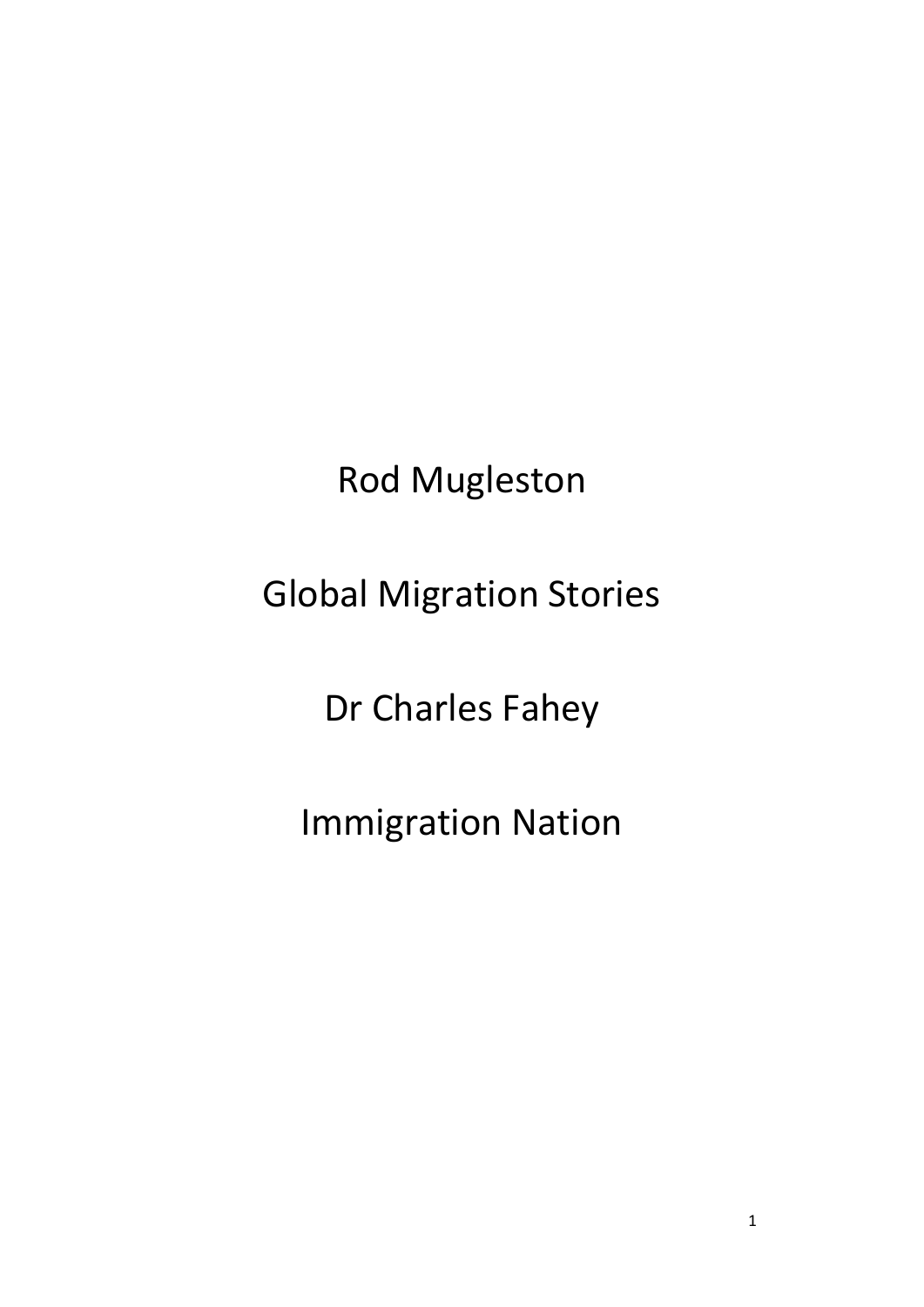The demise of the White Australia Policy (WAP) was brought about by a combination of external and internal push-pull factors. The strongest influence that realized the downfall of the policy was war. The event of war on a global scale began a cascading effect of interwoven causes outside and within Australia which would ensure the eventual destruction of the WAP. In this sense there are four main points that can be focused on when looking at the issue. These are; Australia's transformation during World War II (WWII) to an industrialised economy driven by the war effort; massive numbers of refugees from war torn Europe looking to resettle; a paranoid fear of invasion from the communist threat and the humanitarian crisis at the conclusion of the Vietnam war.

During WWII Australia's economy had undergone a transition to an industrialised economy which required more labour than Australia possessed.<sup>1</sup> Australia's preferred source of immigration, the United Kingdom, having just suffered over four-hundred-thousand casualties during the war was in no position to meet the numbers required either. If Australia was to sustain a continued rate of growth they were going to have to source additional immigrants from places other than the UK. The argument put forward by the head of the newly formed Immigration Department, Arthur Calwell, was to "populate or perish".<sup>2</sup> Furthermore the opinion at the time was that another war with Japan or another Asian nation such as Communist

l

<sup>1</sup> *Immigration Nation: The Secret History Of Us,* television program, Special Broadcast Service, Australia, 2011.

<sup>2</sup> *Immigration Nation: The Secret History Of Us,* television program, Special Broadcast Service, Australia, 2011.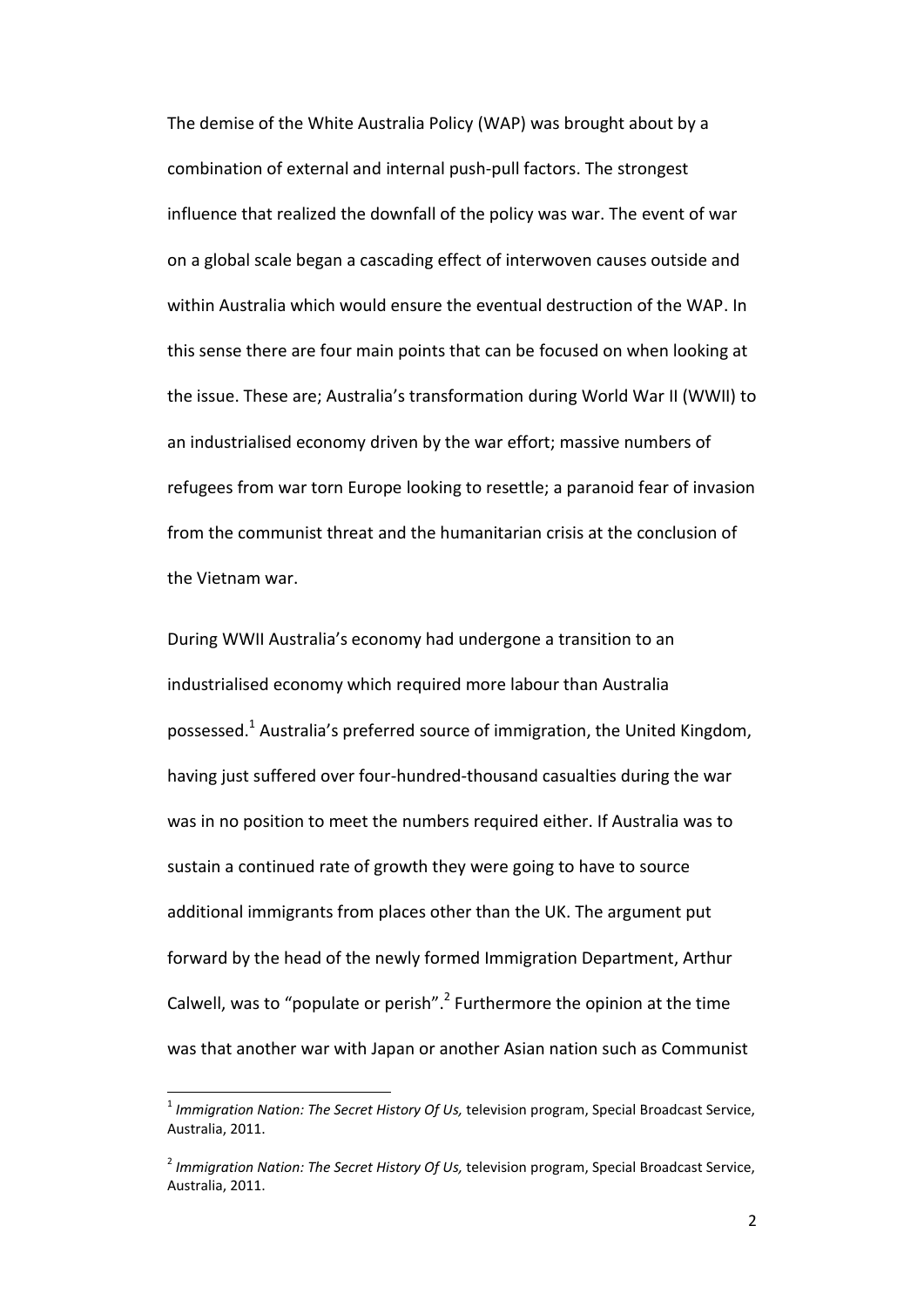China was inevitable. In order to meet this threat Australia would need to increase its population at a faster rate to be able to effectively defend itself. This situation in Australia can be classed as internal or in terms of immigration, a pull factor which was the first step in the ultimate failure of the WAP. These events forced Australia to turn to the non English speaking nations of Europe as a source of immigrants.

At the conclusion of WWII in Europe there was an inconceivable amount of people left homeless and displaced. These people were seeking a country to begin new lives in. The ravages of war had left large swathes of Europe in tatters and many of its populations scattered. Not least of these were the survivors of the holocaust many of whom had lost their entire families. No longer having any familial ties, a large majority of them wished to escape the communities that had so thoroughly persecuted them. In 1945 Arthur Calwell issued a landing permit to two-thousand Jewish refugees.<sup>3</sup> Even these migrants were met with criticism by the Australian media and in some cartoons depicted as rats.<sup>4</sup> For many other displaced people in Europe, returning home was not an option due to the falling of the iron curtain which had divided the continent at the close of WWII. For many of these people, to return home would mean being sent to Siberia by the Soviet Union. Communism also played another role in the decay of the WAP when fear of the domino effect took hold in Australia.

l

<sup>3</sup> *Immigration Nation: The Secret History Of Us,* television program, Special Broadcast Service, Australia, 2011.

<sup>4</sup> *Immigration Nation: The Secret History Of Us,* television program, Special Broadcast Service, Australia, 2011.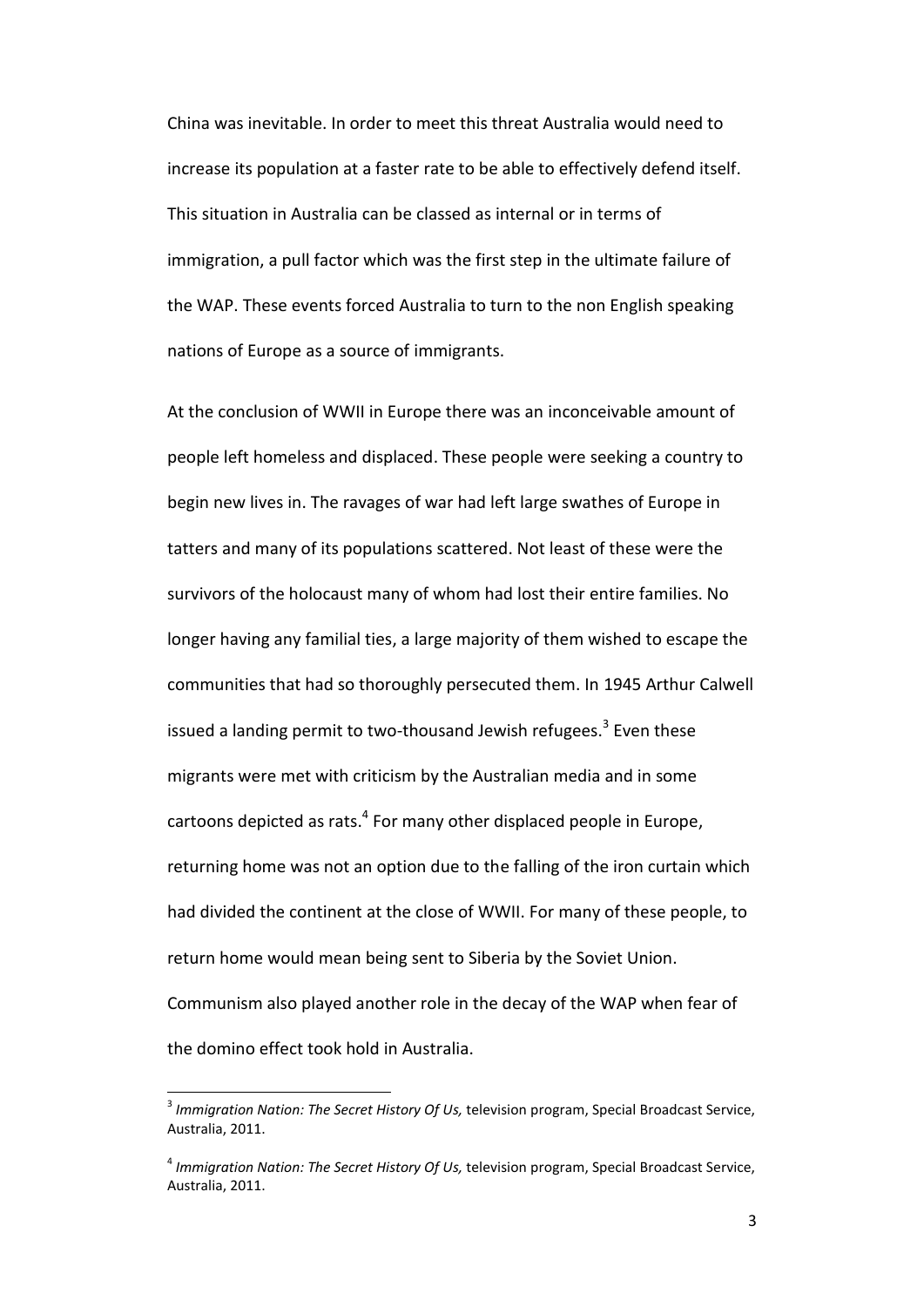With the onset of the Cold War, a perceived threat from the domino effect which would eventually engulf Australia forced the government to "resist communism, not by keeping Asians out, but by letting them in".<sup>5</sup> The Colombo plan, which Prime Minister Menzies signed up to in 1950, was an attempt to create a bloc of nations that would resist communism in Asia. One of the most important features of this agreement that would affect the WAP, was the admittance of two-thousand Asian students from various countries throughout the region. One of the secondary motivations for educating these students was that they would inadvertently act as ambassadors and testify to the success of the WAP in creating a prosperous and healthy nation.<sup>6</sup> However by allowing these students in, quite the opposite happened. Asian students began to influence the thinking of Australian students and making them aware of the injustice of the WAP. In fact, they ended up being ambassadors for the vision of a multicultural Australia in the future. By pulling these students to Australia the government had set in motion a change in attitudes within the country that, by the end of the Vietnam War had matured enough to allow the nation to end the WAP.

At the end of the Vietnam War there was a mass exodus of people from the defeated south being driven out by a fear of punishment from the victorious

 $\overline{\phantom{a}}$ 

<sup>5</sup> *Immigration Nation: The Secret History Of Us,* television program, Special Broadcast Service, Australia, 2011.

<sup>6</sup> *Immigration Nation: The Secret History Of Us,* television program, Special Broadcast Service, Australia, 2011.